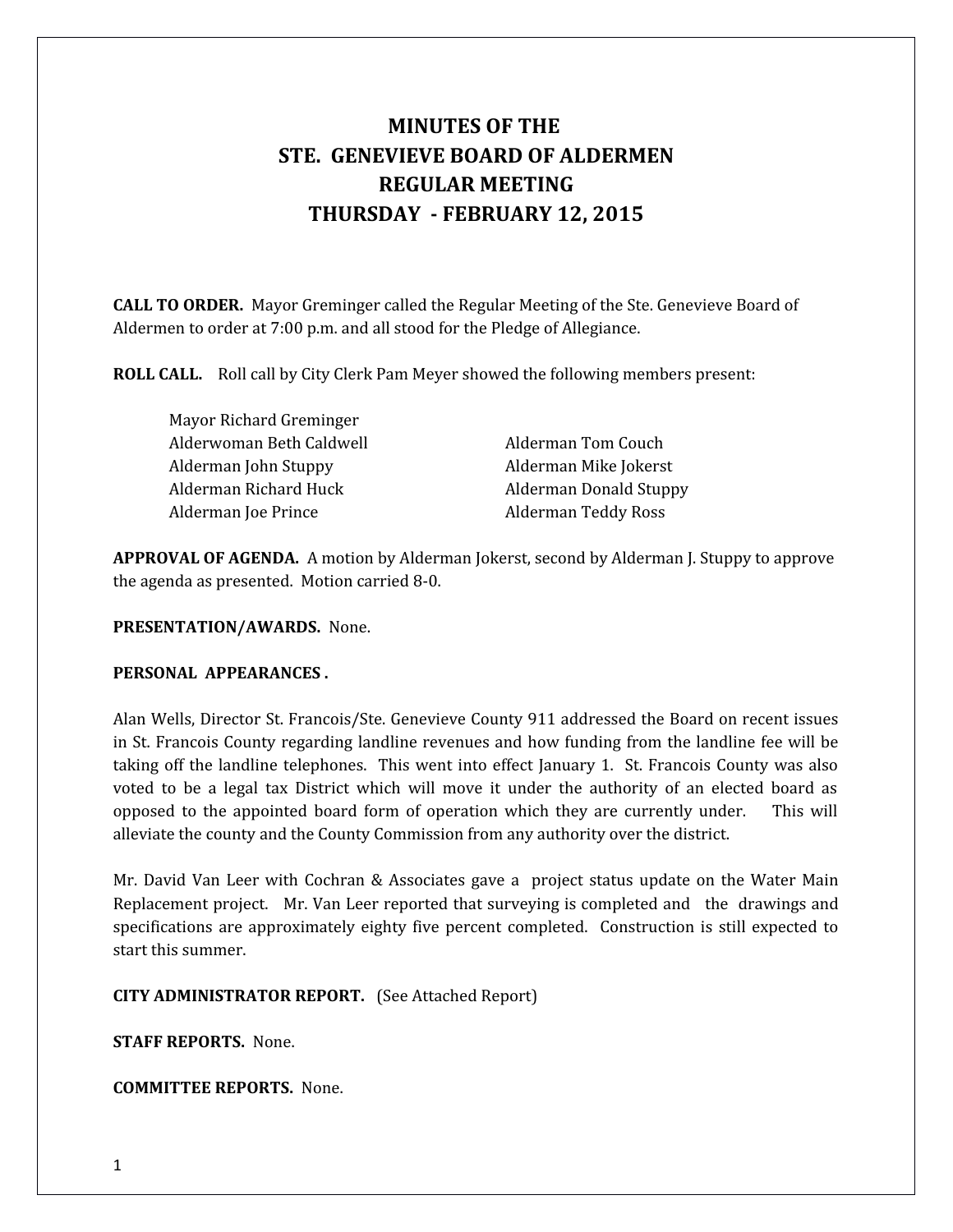#### **CONSENT AGENDA.**

**Minutes – Board of Aldermen – Regular Meeting – January 22, 2015.** A motion by Alderman Jokerst, second by Alderman Prince to approve the minutes of the regular meeting of theBoard of Alderman on January 22, 2015. Motion carried 8-0.

**Minutes – Board of Aldermen– Closed Session - January 22, 2015.** A motion by Alderman D. Stuppy, second by Alderman Prince to approve the minutes of the Closed Session of theBoard of Alderman on January 22, 2015. Motion carried 8-0.

**Minutes – Board of Aldermen Meeting – Closed Session - January 19, 2015.** A motion by Alderman Huck, second by Alderman S. Stuppy to approve the minutes of the closed session meeting of theBoard of Alderman on January 19, 2015. Motion carried 8-0.

**Minutes – Board of Aldermen Special Meeting – February 5, 2015.** A motion by Alderwoman Caldwell, second by Alderman D. Stuppy to approve the minutes of the Special Meeting of theBoard of Alderman on February 5, 2015. Motion carried 8-0.

**Minutes – Board of Aldermen Closed Session – February 5, 2015**. A motion by Alderwoman Caldwell, second by Alderman D. Stuppy to approve the minutes of the Closed Session of the Board of Alderman on February 5, 2015. Motion carried 8-0.

**RESOLUTION 2015 – 16. RESOLUTION AUTHORIZING THE 1995 JEEP AND THE 1995 FORD F-250 BE DECLARED SURPLUS PROPERTY AND PROVIDING FURTHER AUTHORITY.**  A motion by Alderman Jokerst, second by Alderman D. Stuppy to approve Resolution 2015-16 declaring the 1995 Jeep and 1195 Ford F-250 Surplus Property. Motion carried 8-0**.** 

#### **OLD BUSINESS.**

**BILL NO. 4004. AN ORDINANCE RADIFYING THE LOCAL DESIGNATION OF EXISTING HISTORIC DISTRICTS TO THE STE. GENEVIEVE LANDMARK REGISTER. 2ND READING.** A motion by Alderwoman Caldwell, second by Alderman D. Stuppy, Bill No. 4004 was placed on its second and final reading, read by title only, considered, and than a motion by Alderwoman Caldwell, second by Alderman D. Stuppy to approve second and final reading as amended, motion carried with the following roll call vote: Ayes: Alderwoman Beth Caldwell, Alderman Teddy Ross, Alderman Donald Stuppy, Alderman Tom Couch, Alderman Joe Prince, Alderman John Stuppy, Alderman Jokerst and Alderman Rick Huck. Nays: None Motion carried 8-0. Thereupon Bill No. 4004 was declared Ordinance No. 3944 signed by the Mayor and attested by the City Clerk.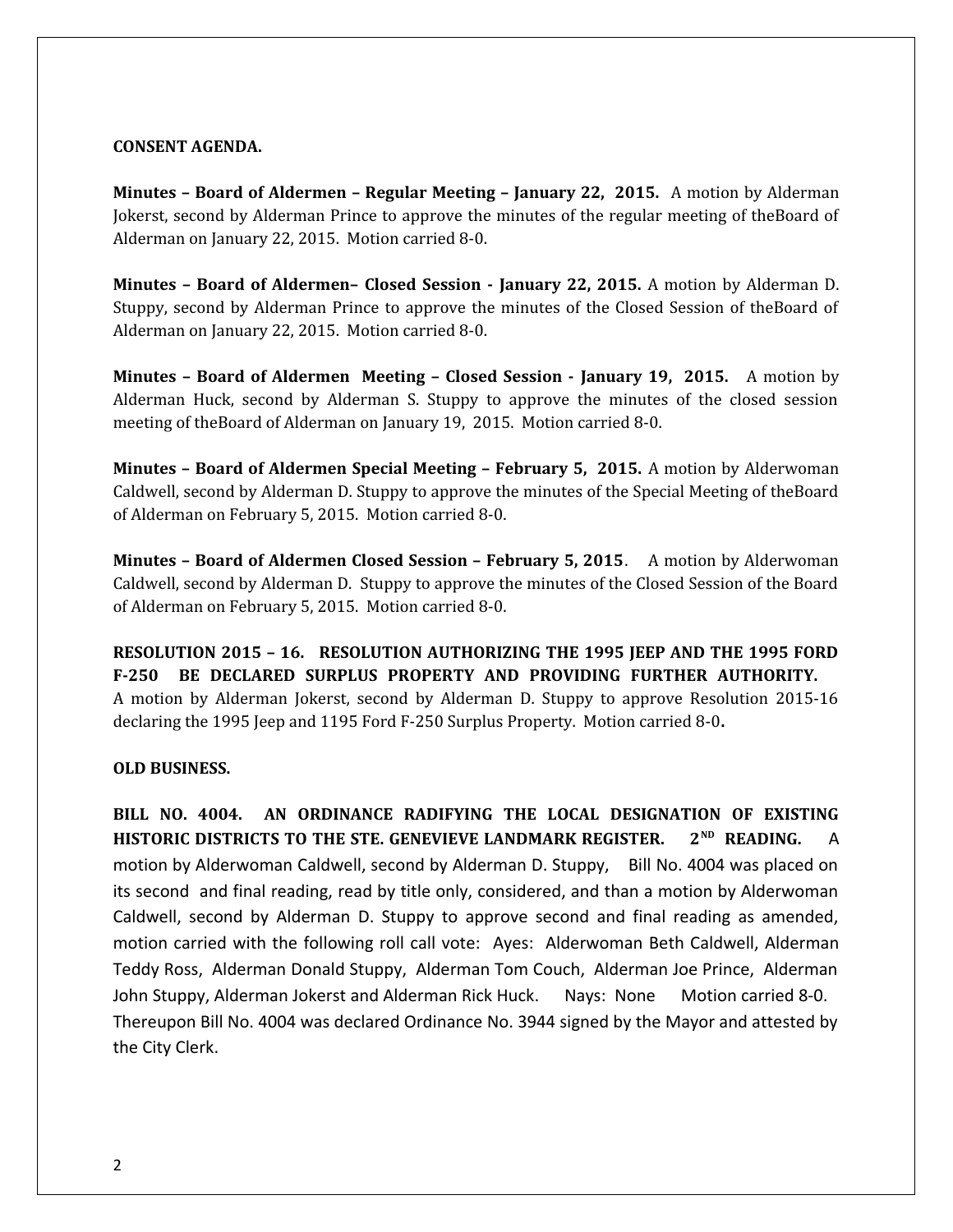**BILL NO. 4005. AN ORDINANCE REPEALING CHAPTER 410 OF THE STE. GENEVIEVE MUNICIPAL CODE IN ITS ENTIRETY AND ENACTING IN LIEU THEREOF A NEW CHAPTER 410,** HISTORIC PRESERVATION. 2<sup>ND</sup> READING. A motion by Alderwoman Caldwell, second by Alderman Ross, Bill No. 4005 was placed on its second and final reading, read by title only, considered and passed by a roll call vote as follows: Ayes: Alderwoman Beth Caldwell, Alderman Teddy Ross, Alderman Donald Stuppy, Alderman Tom Couch, Alderman Joe Prince, Alderman John Stuppy, Alderman Mike Jokerst and Alderman Rick Huck. Nays: None Motion carried 8-0. Thereupon Bill No. 4005 was declared Ordinance No. 3945 signed by the Mayor and attested by the City Clerk.

#### **NEW BUSINESS.**

**BILL NO. 4007. AN ORDINANCE APPROVING THE PURCHASE OF A 2006 CHEVY SILVERADO, 2500 HD SERIES TRUCK FROM THE CHURCH OF JESUS CHRIST OF LATTER-DAY SAINTS, ST. LOUIS, MISSOURI IN AN AMOUNT NOT TO EXCEED \$14,500.00 . 1ST READING.** A motion by Alderman Huck, second by Alderwoman Caldwell, Bill No. 4007 was placed on its first reading, read by title only considered and passed with a 8-0 vote of the Board of Alderman. A motion by Alderwoman Caldwell, second by Alderman Couch to proceed with the second and final reading of Bill No. 4007. Motion carried 8-0. A motion by Alderman Huck, second by Alderwoman Caldwell, Bill No. 4007 was placed on its second and final reading, read by title only, considered and passed by a roll call vote as follows: Ayes: Alderwoman Beth Caldwell, Alderman Teddy Ross, Alderman Donald Stuppy, Alderman Tom Couch, Alderman Joe Prince, Alderman John Stuppy, Alderman Mike Jokerst and Alderman Rick Huck. Nays: None Motion carried 8-0. Thereupon Bill No. 4007 was declared Ordinance No. 3946 signed by the Mayor and attested by the City Clerk.

**BILL NO. 4008. AN ORDINANCE APPROVING A BID PROPOSAL FROM MICRO-COMM OF OLATHE, KANSAS FOR THE REPLACEMENT/UPGRADE OF THE SCADA CONTROL PANEL AT THE WATER PLANT IN AN AMOUNT NOT TO EXCEED \$42,499.00. 1st READING.** A motion by Alderman D. Stuppy, second by Alderwoman Caldwell, Bill No. 4008 was placed on its first reading, read by title only considered and passed with a 8-0 vote of the Board of Alderman. A motion by Alderman Couch, second by Alderwoman Caldwell to proceed with the second and final reading of Bill No. 4008. Motion carried 8-0. A motion by Alderman Prince, second by Alderwoman Caldwell, Bill No. 4008 was placed on its second and final reading, read by title only, considered and passed by a roll call vote as follows: Ayes: Alderwoman Beth Caldwell, Alderman Teddy Ross, Alderman Donald Stuppy, Alderman Tom Couch, Alderman Joe Prince, Alderman John Stuppy, Alderman Mike Jokerst and Alderman Rick Huck. Nays: None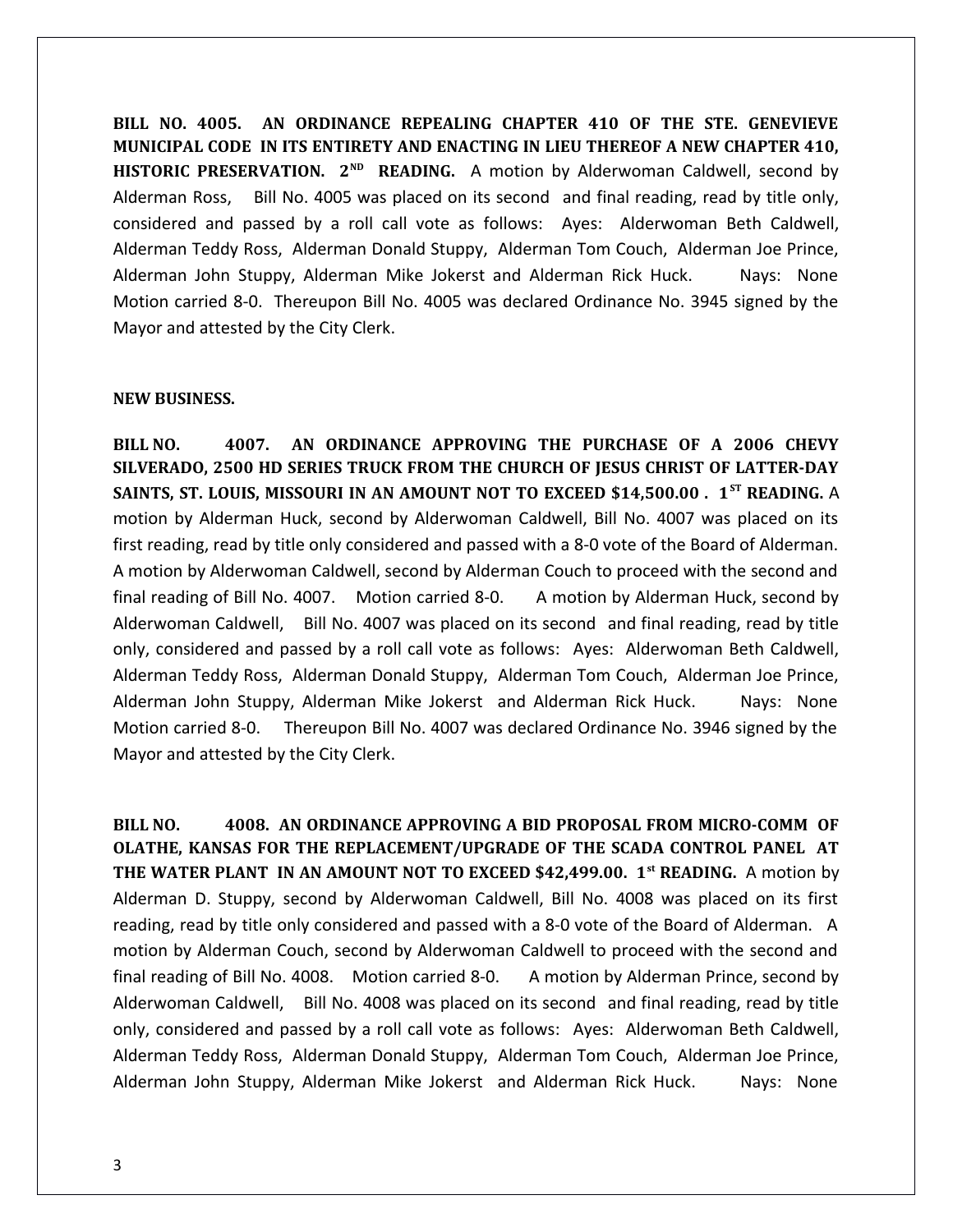Motion carried 8-0. Thereupon Bill No. 4008was declared Ordinance No. 3947 signed by the Mayor and attested by the City Clerk.

**BILL NO. 4009. AN ORDINANCE AUTHORIZING THE MAYOR TO ENTER INTO AN AGREEMENT BETWEEN THE CITY OF STE. GENEVIEVE AND STE. GENEVIEVE COUNTY TO ASSIST IN THE FUNDING AND COOPERATION OF THE STE. GENEVIEVE COUNTY RECYCLING CENTER. 1ST READING.** A motion by Alderman D. Stuppy, second by Alderman J. Stuppy, Bill No. 4009 was placed on its first reading, read by title only considered and passed with a 8-0 vote of the Board of Alderman.

**BILL NO. 4010. AN ORDINANCE AUTHORIZING THE MAYOR TO ENTER INTO AN AGREEMENT BETWEEN THE CITY OF STE. GENEVIEVE AND STE. GENEVIEVE COUNTY REGARDING 911 DISPATCHING SERVICES FOR THE CALENDAR YEAR 2015. 1st READING.** A motion by Alderman Huck, second by Alderman Prince, Bill No. 4010 was placed on its first reading, read by title only considered and passed with a 8-0 vote of the Board of Alderman.

**BILL NO. 4011. AN ORDINANCE OF THE CITY OF STE. GENEVIEVE AUTHORIZING THE MAYOR TO ENTER INTO AN AGREEMENT FOR ENGINEERING SERVICES FOR THE CRESTLAWN CEMETERY ENTRANCE ROAD AND SERVICE ROAD RECONSTRUCTION PROJECT WITH BAER ENGINEERING, LLC. OF PERRYVILLE, MISSOURI IN AN AMOUNT NOT TO EXCEED \$17,100.00. 1 ST READING.** A motion by Alderwoman Caldwell, second by Alderman Steiger, Bill No. 4011 was placed on its first reading, read by title only considered and passed with an 8-0 vote of the Board of Alderman.

**BILL NO. 4012. AN ORDINANCE AUTHORIZING THE MAYOR TO SIGN A WARRENTY DEED TRANSFERRING THE OWNERSHIP OF YANK'S NORTH BALL FIELD TO THE STE. GENEVIEVE RII SCHOOL DISTRICT SUBJECT TO PERFORMANCE OF A SURVEY AND PREPARATION OF A LEGAL DESCRIPTION. 1ST READING.** A motion by Alderman Jokerst, second by Alderman D. Stuppy, Bill No. 4012 was placed on its first reading, read by title only considered and passed with a 8-0 vote of the Board of Alderman. A motion by Alderman Prince, second by Alderman D. Stuppy to proceed with the second and final reading of Bill No. 4012. Motion carried 8-0. A motion by Alderman Prince, second by Alderman D. Stuppy, Bill No. 4012 was placed on its second and final reading, read by title only, considered and passed by a roll call vote as follows: Ayes: Alderwoman Beth Caldwell, Alderman Teddy Ross, Alderman Donald Stuppy, Alderman Tom Couch, Alderman Joe Prince, Alderman John Stuppy, Alderman Mike Jokerst and Alderman Rick Huck. Nays: None Motion carried 8-0. Thereupon Bill No. 4012 was declared Ordinance No. 3948 signed by the Mayor and attested by the City Clerk.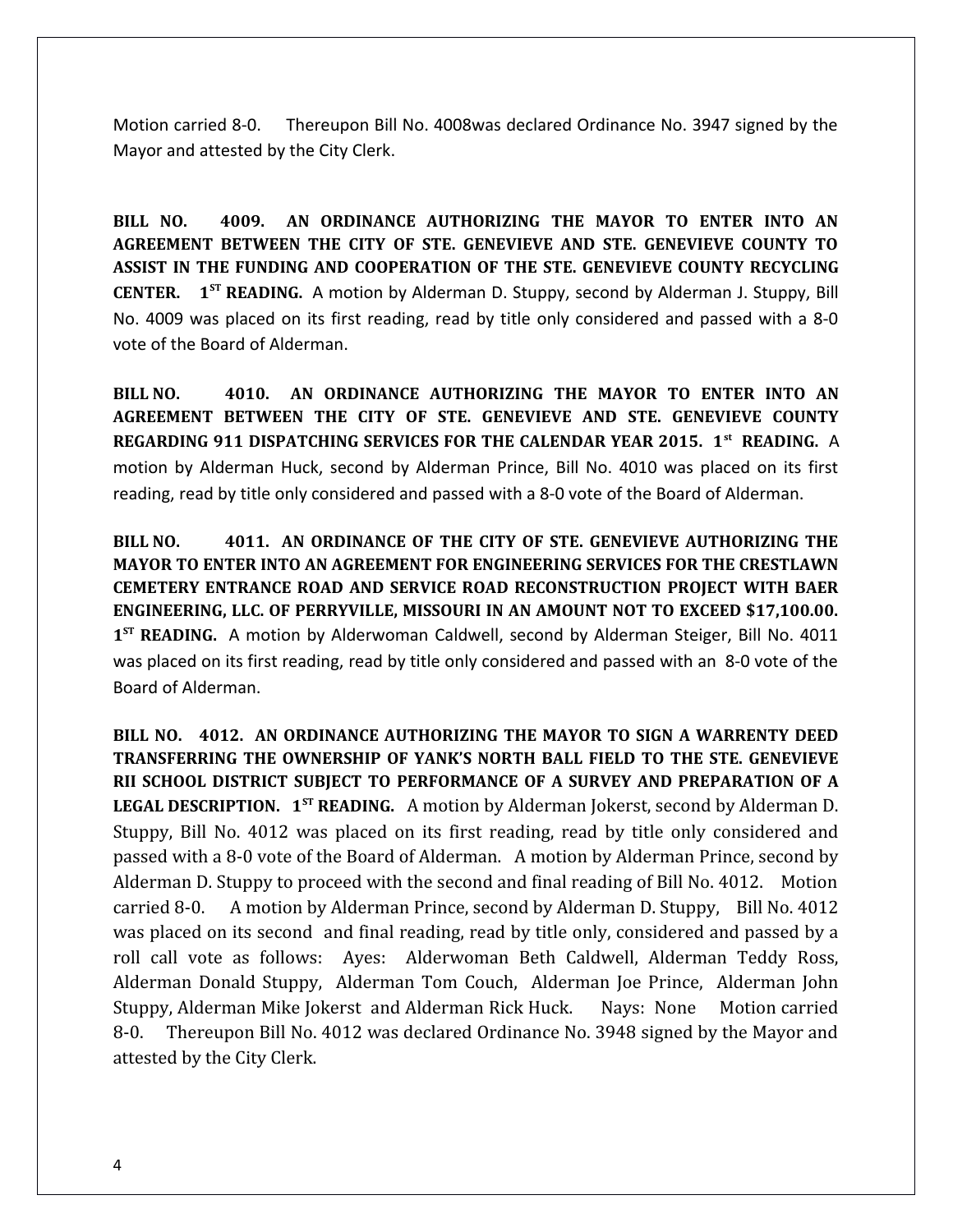**BILL NO. 4013. AN ORDINANCE APPROVING A BID PROPOSAL FROM FLYNN DRILLING COMPANY FROM TROY, MISSOURI FOR THE INSTALLATION OF A TURNKEY NEWLY CONSTRUCTED ALLUVIAL PUBLIC WATER SUPPLY WELL IN AN AMOUNT NOT TO EXCEED \$132,997.00. 1st READING.** A motion by Alderwoman Caldwell, second by Alderman Couch, Bill No. 4013 was placed on its first reading, read by title only considered and passed with a 8-0 vote of the Board of Alderman.

**BILL NO. 4014. AN ORDINANCE RECOGNIZING THE STE. GENEVIEVE COMMUNITY ACCESS CABLE BOARD, APPROVING ITS BY-LAWS, AND SETTING FORTH ITS RIGHTS AND OBLIGATIONS UNDER THE CITY'S CABLE TELEVISION FRANCHISE ORDINANCE. 1st READING.** A motion by Alderman D. Stuppy, second by Alderman Jokerst, Bill No. 4014 was placed on its first reading, read by title only considered and passed with a 8-0 vote of the Board of Alderman.

#### **PUBLIC COMMENTS.**

Mr. Gary Whitener, Chairman of Channel 990/991 presented the Mayor and Board of Alderman with the new cable logo since the channel changed from 7/98.

Mr. Jerry Klein, 699 Laporte Street addressed the Mayor and Board of Alderman concerning the transfer of the Yanks Ball Field to the School District. Mr. Klein feels like the fields are a focal point of Ste. Genevieve and one of the nicest fields in South-East Missouri and therefore is worried about the City giving them up. Mayor Greminger explained that from a tax payers stand point it makes more sense for the School District to take over these fields than to build two fields of their own that would cost taxpayers more money than if the school district takes over the current fields. This will save the City money as far as maintenance and upkeep goes. The City does not have funding available to make some improvements that are needed but the school district does have the funding and ability to do these much needed improvements.

Mr. Ron Gettinger, 994 S. Gabouri Street addressed the Mayor and Board of Alderman concerning the noise that the trains make when they pass at the crossing at Tenth and South Gabouri Streets. Mr. Gettinger said the horn on the train wakens his family during the night and is otherwise disturbing to the family. Police Chief Bennett came to the podium and said he had contacted the train's customer, Mississippi Lime, and mentioned the loud horn. He said the complaint only made the matter worse as the next night and the following night the engineer on the train sounded the horn for nearly the entire length of the city. He said he will bring the matter up to Mississippi Lime again.

## **OTHER BUSINESS.**

**APPROVAL OF A LIQUOR LICENSE REQUEST FROM EL SAN FELOPE MEXICAN GRILL, 634 STE. GENEVIEVE DRIVE FOR THE SALE OF ALL INTOXICATING LIQUOR INCLUDING SUNDAY SALES.**